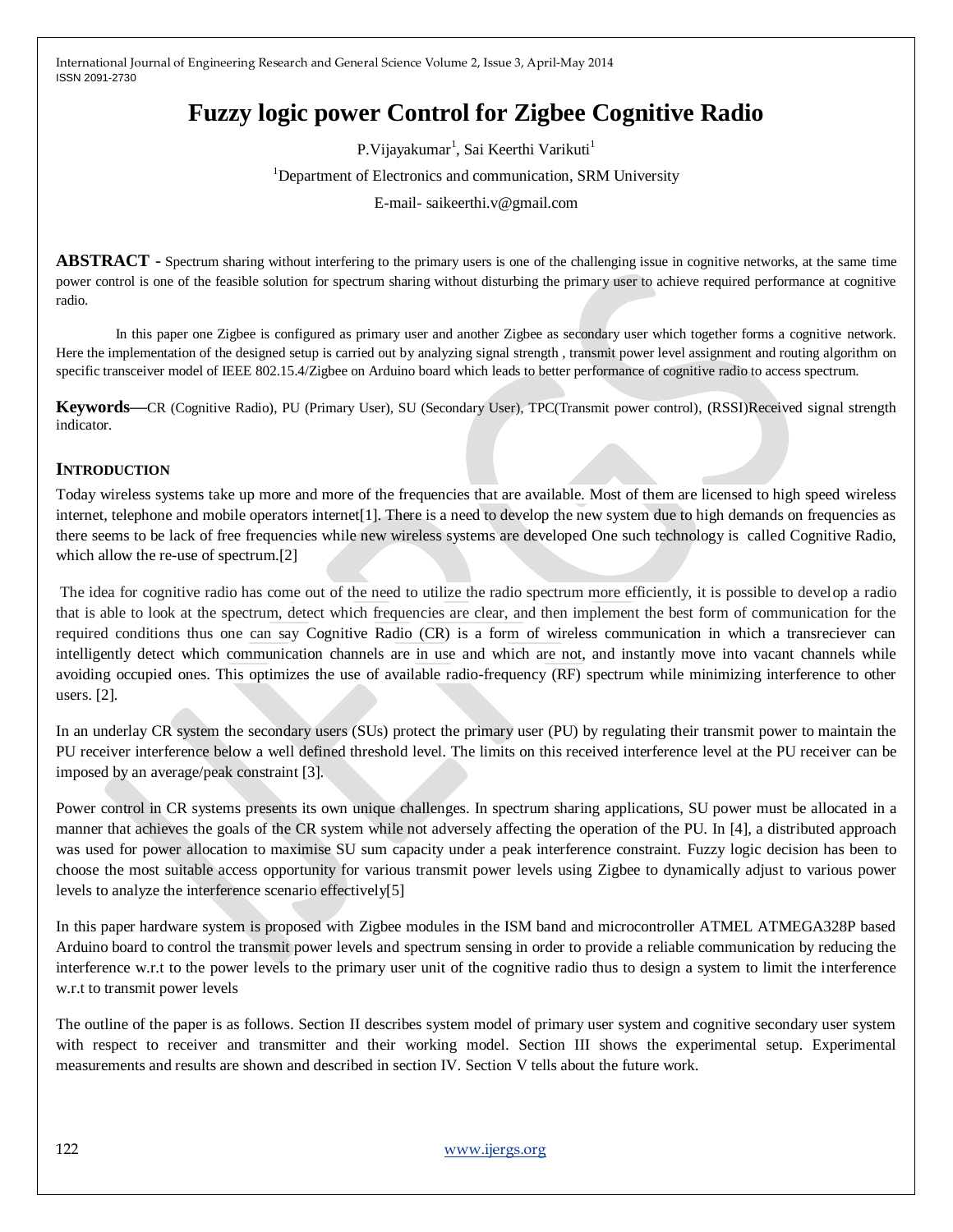## **SYSTEM MODEL**

In this paper we consider scenario in which a primary system is licensed service and cognitive secondary system present in the same area along with primary system using opportunistic radio spectrum access which should not increase level of interference observed by primary system. Here the cognitive system consists of two units namely Surveilling Unit and Regulating/Supervising Unit.



Fig 1 : Surveilling Unit

Surveilling Unit consists two Zigbee module one for each primary user and secondary user which are connected to PC and monitored through the X-CTU software.



Fig 2 : Regulating/Supervising Unit

123 [www.ijergs.org](http://www.ijergs.org/)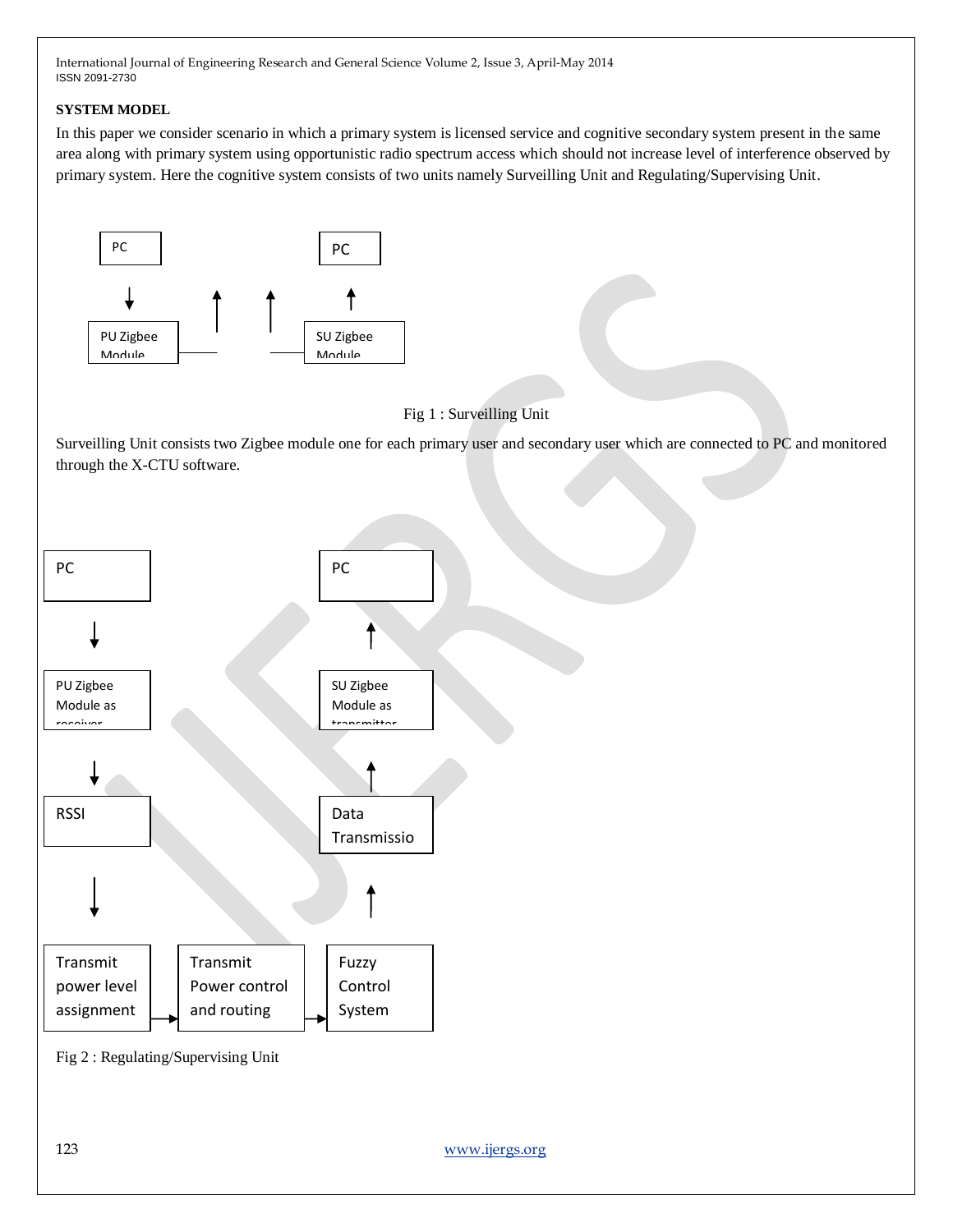Regulating/Supervising Unit consists of a microcontroller to which two Xbee modems are connected one as primary user unit as a receiver/end device and another as secondary user unit as a transmitter/coordinator. The microcontroller used is ATMEL ATMEGA328P based Arduino board called Duemilanove programmed using wiring programming language operating at 16 MHz . The RSSI of the last received packet i.e. the detected signal is evaluated. Received signal strength indicator (RSSI) is the signal strength level of a wireless device measured in –dBm of the last received packet [6]. Next the transmit power level assignments are done with the help of analyzation of RSSI values of various received signal packets. Transmit power level assignment is done with the help of Friis transmission equation [7]. Using the Friis transmission equation, the ratio of the received power *Pr* to the transmission power *Pt* can be expressed as

$$
P_r = P_t \times G_t \times G_r \left(\frac{\lambda}{4\Pi d}\right)^2
$$

where, *Gt, Gr* are gain of transmitter and gain of receiver respectively. λ is a wavelength, and *d* is the distance between the sender and receiver, w.r.t square of the distance the signal strength degrades in free space. The Regulating/Supervising Unit each router then sends its link quality data along with its battery charge to the coordinator, which performs the transmit power level assignment and routing algorithm. Next the fuzzy logic is applied to dynamically adjust the transmit power control ratio of the specific secondary user in cognitive network according to the changes in transmit power level assignment, transmit power control and routing algorithm.

#### **EXPERIMENTAL SETUP**

Fig1 and Fig 2 shows the experimental setup established in the paper. In Surveilling Unit two Xbee Series 2, 2mW modules from Digi International, model XB24-ZB is used each as a primary user module and secondary user module. Each module is equipped with a wire antenna. XBee offers transmission range of 40 m in indoor scenarios and 140 m in outdoor.

X-CTU, a free software provided which is provided by Digi International is used for programming each unit i.e. primary user unit and secondary user unit. A user can renew the parameters, enhance the firmware and perform communication testing readily using this software. Communication with XBee modules i.e. primary user unit and secondary user unit is done via XBee Interface board connected using a USB cable to a personal computer (PC).

In Regulating/Supervising Unit one Xbee modem as a end device and another as a coordinator is connected to microcontroller where programming is done in Arduino IDE software version 0022.

## **EXPERIMENTAL MEASUREMENTS AND RESULTS**

Firstly transmission and reception of the signals are analyzed using Xbee-series 2 transreciever module and X-CTU software which are shown in fig 3 and fig 4. Next the same transmission and reception of the signals is established between Xbee-series 2 transreciever and microcontroller ATMEL ATMEGA328P based Arduino board where programming is done in Arduino IDE software version 0022 with the help of Xbee-series2 .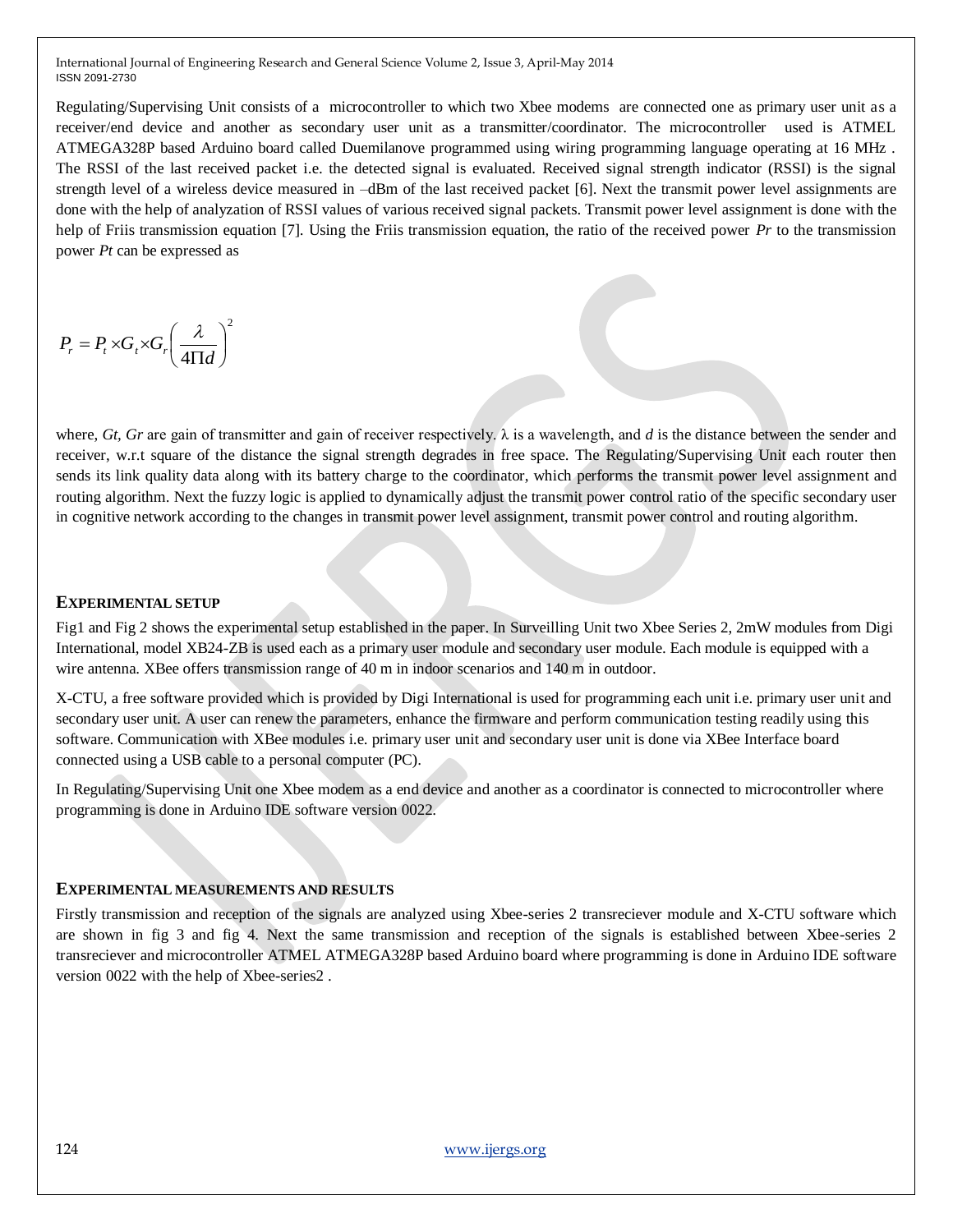| About XModem                                                       |                   |                    |                                       |
|--------------------------------------------------------------------|-------------------|--------------------|---------------------------------------|
| PC Settings   Range Text Terminal   Modem Configuration            |                   |                    |                                       |
| Line Status<br>Assert<br><b>Died Did Didd</b><br>DTR V RTS V Break | Close<br>Com Port | Assemble<br>Packet | Show<br>Clear<br><b>Screen</b><br>Hex |
| Welcome to cognitive radio<br>Have a nice time working with CR     |                   |                    |                                       |
|                                                                    |                   |                    | ×.                                    |





Fig 4 : Reception of signals using X-CTU

Next the RSSI values of the different signals is obtained and analyzed with the help of X-CTU and AT command ATDB w.r.t to the distance between two Xbee's and without interference between them which is shown in the fig 5. From the graph one can interpret that as the distance increases the RSSI decreases.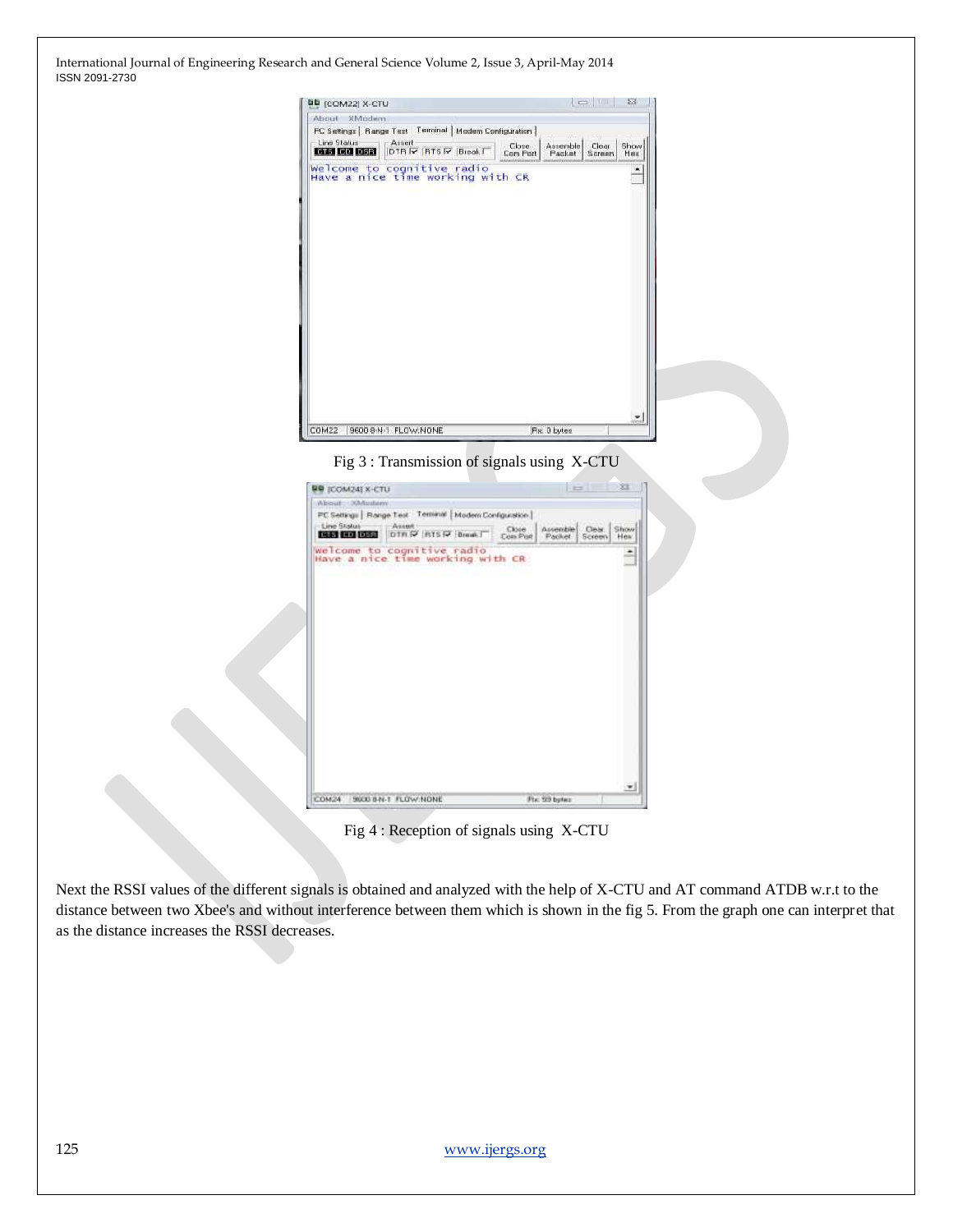



with respect to distance.

Further RSSI values of different signals is obtained using XBee power levels for transmission with the help of AT command ATPL which sets the XBee at one of its power level for transmission. Here the RSSI values that obtained are w.r.t to the distance at three different values for transmit power Pt : (i) -8 dBm, (ii) -4 dBm, and(iii) 2 dBm. as shown in the fig 6





With respect to the transmit power levels the RSSI degrades with the square of the distance from the sender. The fluctuations on the graph at distance between 200-300m with *Pt* of -8dBm can be associated with the presence of reflection and multipath phenomenality due to the presence of interference like wall and from Wi-Fi Routers located between the Zigbee's. Thus reasonably increase in transmit power leads to a better performance.